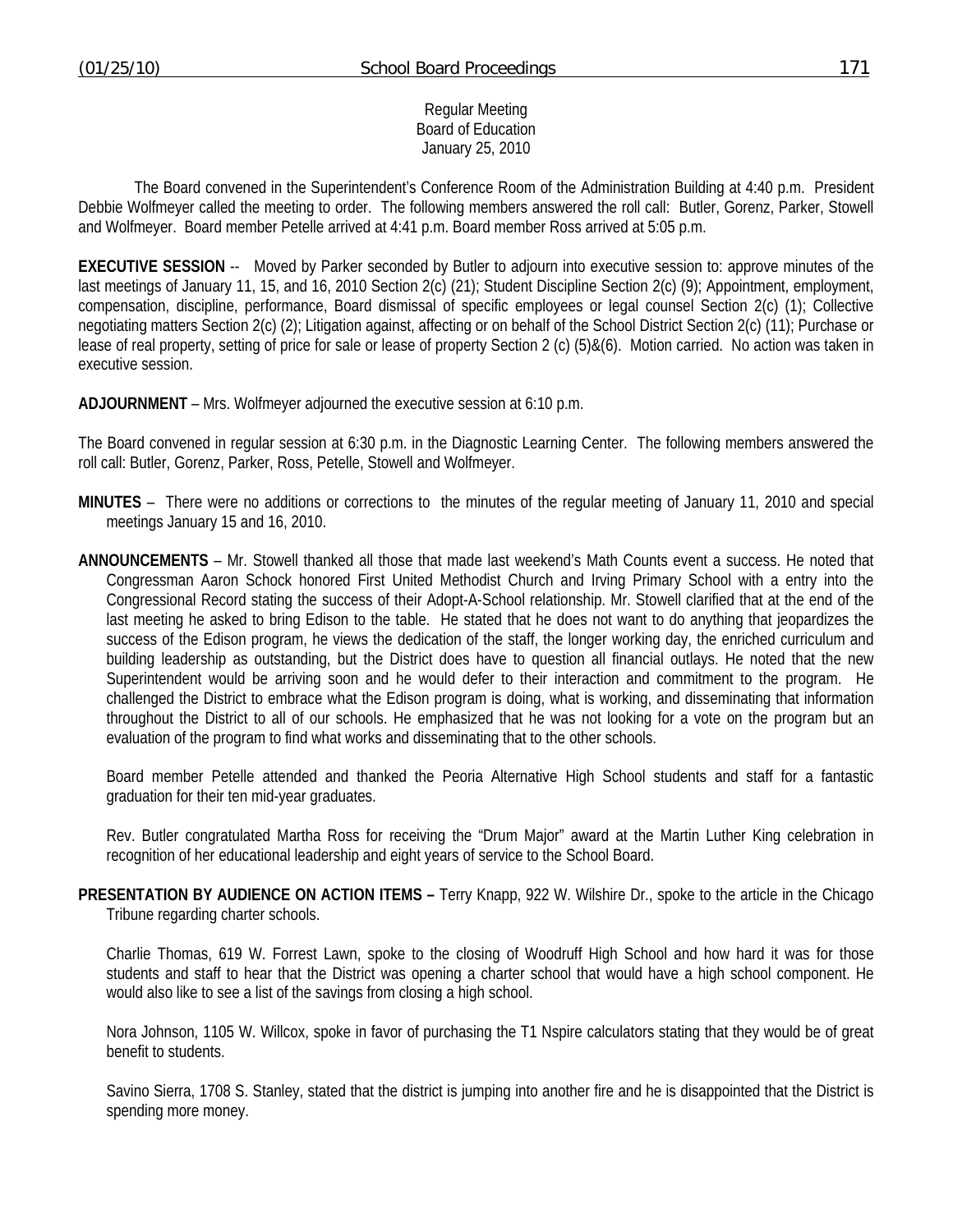**PRESENTATION BY AUDIENCE** – Polly Greenway, 6518 N. Randwick, spoke to the change in providers for the before and after care program at Valeska Hinton Early Childhood Center. She stated that she was surprised by the change and felt that parents were not notified.

 Jen Friberg, 3311 N. Biltmore spoke on behalf of the Edison parents and urged that Board to look at the data showing success of the Edison schools and the use of the benchmark system by Edison and non Edison students. She agreed that the District needs to be fiscally responsible but does feel that removing successful programs would be fiscally irresponsible. She stated that the program needs to be made available to other schools.

 Hedy Elliott-Gardner, 3811 N. Pagewood, stated that a poll showed that people are not in favor of closing Woodruff High School. She stated that she feels the north end of the city has had a disproportionate closing of schools and the educational opportunities have been diminished.

 Sharon Crews, 2215 W. Callendar, spoke to the financial state of the District and the disciplinary issues facing the District. She stated that the John Hopkins program and Edison are two luxuries the District cannot afford. She also listed other programs that the district funded and feels that the District only needs teachers and necessary equipment. She stated that the Board has been "all talk and no action" on the alternative school and it should be a priority.

 Terry Knapp, 922 W. Wilshire Dr. stated that the Edison parents should not feel safe just because they came to a Board meeting, Woodruff High School parents and staff came to many Board meetings and did not get any satisfaction. He stated that the District has wasted money on the Edison Corporation and should use the administrators they have to run the program. Mr. Knapp stated his concern for student safety with the closing and combining of schools.

 Charlie Thomas, 619 W. Forrest Lawn, stated his concern with the secrecy of the Superintendent search and there being no teachers on the search committee. He feels we have an outstanding candidate in the District and that we should groom our staff for administrative positions. He stated his concern with all the changes in principals at Lindbergh Middle School.

 Nora Johnson, 1105 W. Willcox, stated her appreciation for the Edison school her daughter attends. Her daughter likes the special Spanish and science and technology classes that are available.

Savino Sierra, 1708 S. Stanley, stated his concern with discipline in the schools. He feels the rules need to be enforced.

 Karen Adkins-Dutro, 2610 W. Barker, stated that if the administration and staff at the Edison schools were so good they should be sent to Glen Oak Primary School and Trewyn Middle School.

 Todd Meeks, 5620 N. Rosemead, stated is satisfaction with the Edison program. He noted that there is always cost to educate students. He invited Board members to visit the schools.

## **INFORMATION ITEMS – REPORTS FROM SUPERINTENDENT AND STAFF** –

- 1. GOAL 1 STUDENT ACHIEVEMENT
- 2. Goal 2 FISCAL RESPONSIBILITY

FINANCE REPORTS – Mrs. Schau presented this report for the Board's information and review.

 PURCHASE ORDERS OVER \$2,500 – Mrs. Schau presented this report for the Board's review. Questions were asked and answered regarding the report.

- 3. GOAL 3 QUALITY STAFF
- 4. GOAL 4 SAFE, CARING ENVIRONMENTS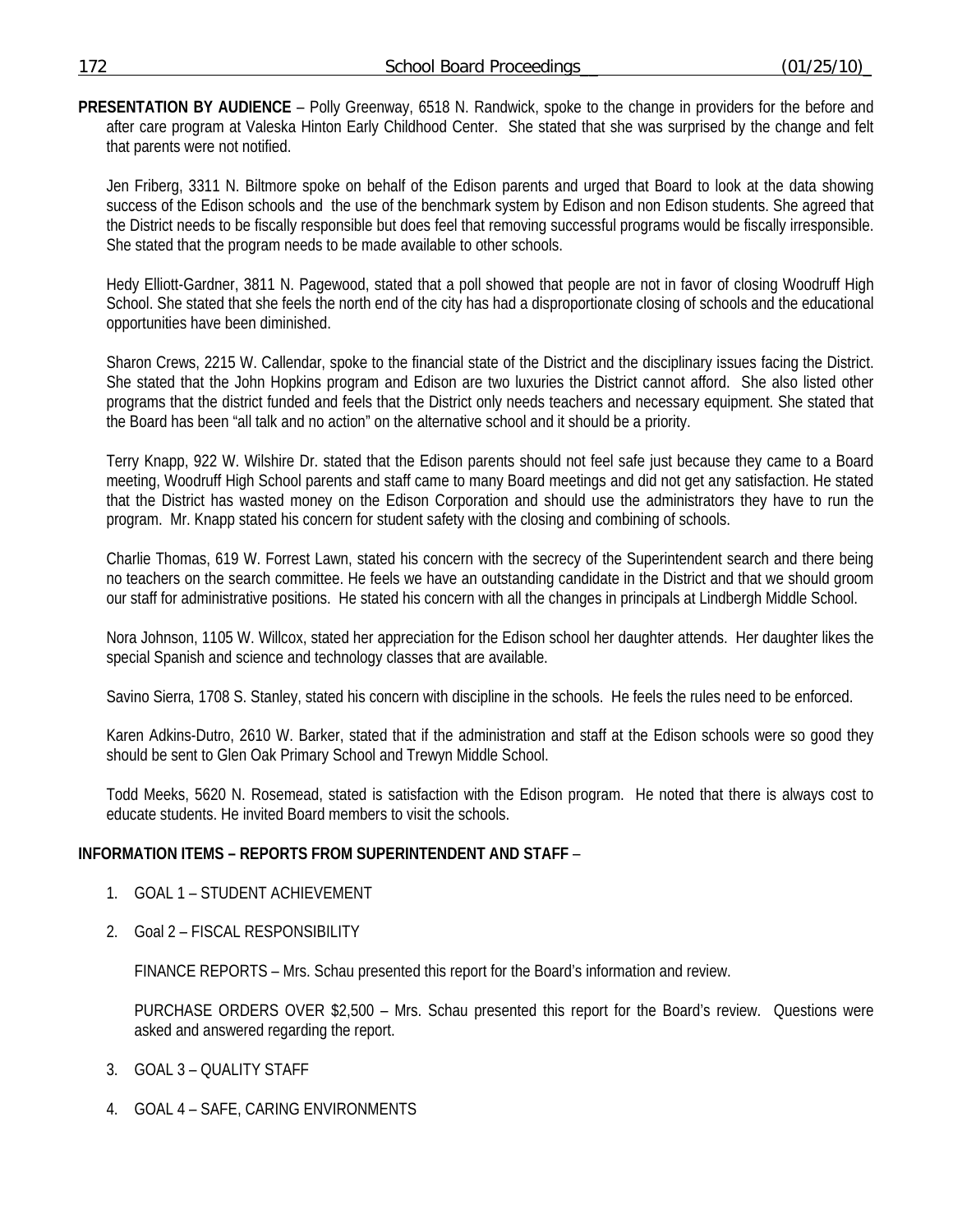5. GOAL 5 – CULTURE OF CUSTOMER SERVICE - Report of Requests under the Freedom of Information Act and Status of Such Requests. Superintendent Durflinger read that since the January 11, 2010 Board of Education meeting the District has received fourteen new Freedom of Information Act requests. Of those new requests, four were filled and ten are pending. Of the three pending requests noted on the January 11, 2010 Board report, two are still in pending status and one was filled. We have received nineteen total requests for the calendar year.

Board President Wolfmeyer asked for discussion on the public comment section of the Board meeting. She is interested in making the meetings more efficient. She proposed and asked for feedback on combining the two public speaking times into one time and to shorten the maximum time limit for each speaker to three minutes. President Wolfmeyer recommended maintaining the twenty minute per topic time limit.

Mrs. Ross stated that she feels it is important that we hear from the public, but it depends on the process we use. She does feel that signing up ahead of time is appropriate.

Ms. Petelle stated that she is philosophically opposed to shortening the time for speech because the public needs adequate time to express themselves. She did feel that the opportunity to leave written comments to the Board of Education on the web site would be appropriate.

Rev. Butler stated that she supports the proposal. She did encourage the Board to identify alternate ways for the community to communicate with the Board.

Dr. Gorenz stated that he does support the proposal, but does agree with Ms. Petelle that the Board does need to hear comments. He does feel that hearing comments from the podium is only one way to receive comments and it is a mistake to think that the podium is the only way comments can be given to the Board. He also feels that three minutes is adequate.

Mrs. Parker feels that one speaking time, five minutes per speaker and a twenty minute time limit should be allowed.

Mr. Stowell stated that information to the Board can also be in written format, it does not need to be on TV. He stated that the Board of Education meeting is the meeting of the Board and the meetings need to be efficient.

Attorney Walvoord stated that any changes should include language that states rude or insulting comments will not be tolerated. He noted that the Board of Education cannot control the speech, only the manner of speaking and the Board does not have to tolerate rude behavior or listen to people that insult them. Those people can be warned and with the second offense can be asked to sit down.

President Wolfmeyer stated that she will prepare something for Board members for their Friday packet.

#### **CONSENT AGENDA –**

ADOPTION OF CONSENT CALENDAR -- Moved by Stowell, seconded by Butler adoption of the consent calendar.

On roll call, 7 ayes. Motion carried.

GIFTS TO SCHOOL DISTRICT – Moved by Stowell, seconded by Butler, that the following donations be accepted and letters of appreciation sent to the donors.

Wrapped gifts for students, donated by IBEW #34 Retirees Club to Harrison Primary School

Wrapped gifts for students, donated by the West Central ILL Union to Harrison Primary School

Sacked gifts for children from Santa, donated by the Labor Council of West Central Illinois to Harrison Primary **School**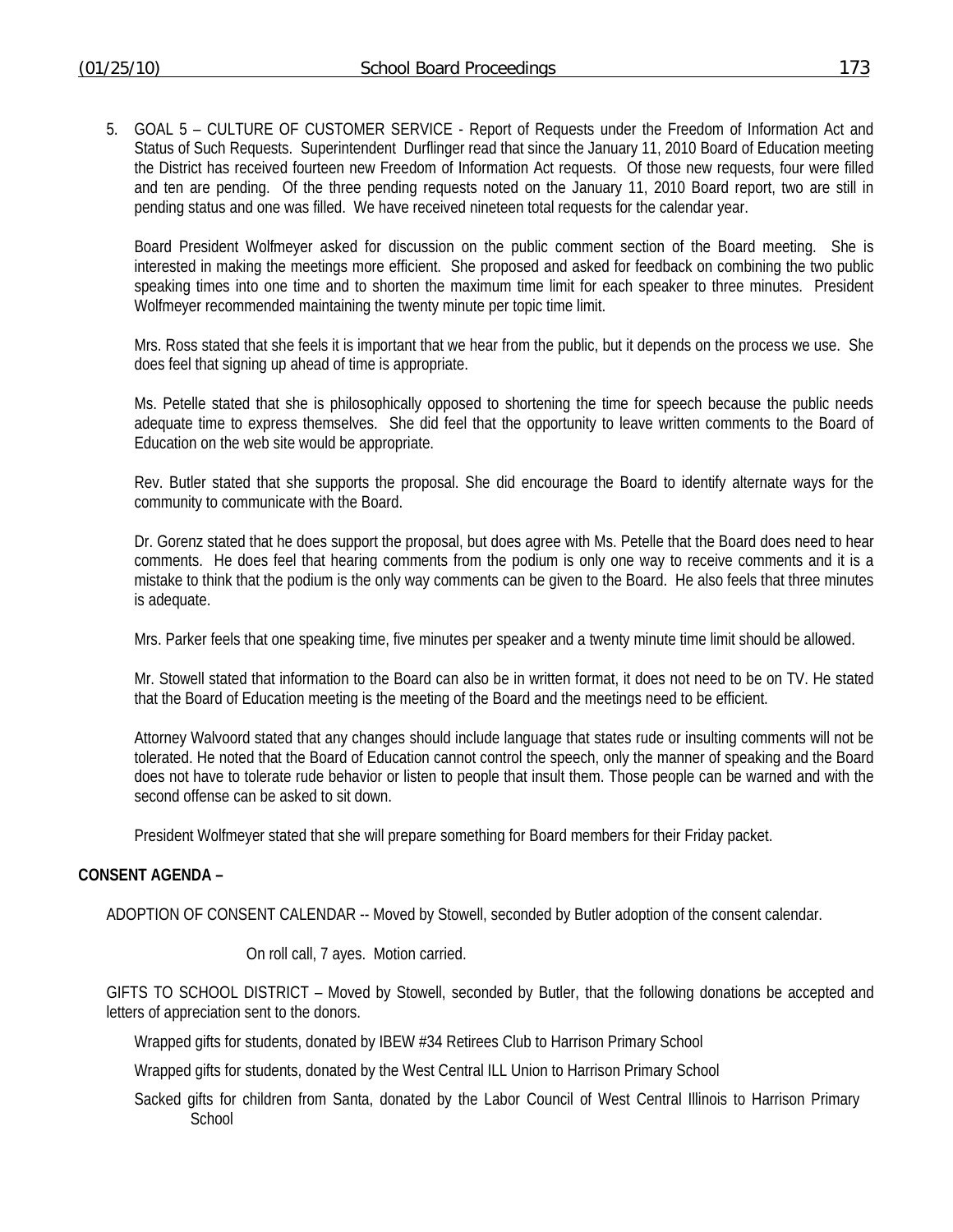\$117.87 for the Children's Fund at Harrison Primary School donated by the Labor Council of West Central ILL AFL-CIO

\$25.00 for the Children's Fund at Harrison Primary School donated by the Peoria Firefighter Retirees

- 12 flags for classrooms at R.A. Jamieson, valued by the donor at \$87.50 donated by Sons of Union Veterans of Civil War
- Coupons for free ice cream cones, sandwiches, dilly bars, valued by the donor at \$900.00 donated to Kellar Primary School, Lindbergh Middle School and Richwoods High School by Dairy Queen of Peoria
- 15 lbs of hot dogs for the Manual High School Business Academy Honor Roll Luncheon, valued by the donor at \$50.00, donated by Alwan & Sons
- New wrestling mats, valued by the donor at \$8,078.00 donated by the Manual High School Booster Club to the Manual High School wrestling program
- \$1,000.00 from the estate of Carlene DeLong donated to Manual High School
- Computer and printer, valued by the donor at \$150.00, donated by Duane Green to Peoria Public Schools District 150
- Printer, valued by the donor at \$100.00, donated by Donald Monrad to Peoria Alternative High School
- 50 *Great Gatsby*, 30 *Brony Masquerade* and 30 *Black Duck* books, valued by the donor at \$1,119.40 donated by Common Place to Peoria Public Schools District 150

Office furniture, valued by the donor at \$10,000.00, donated by Coldwell Banker to Peoria Public Schools

On roll call, 7 ayes. Motion carried.

PAYMENT OF BILLS -- Moved by Stowell, seconded by Butler approval of the payment of the following bills.

| <b>FUND</b> | <b>DESCRIPTION</b>                            | <b>BAL.SHEET</b> | <b>REV</b> | <b>EXPENSE</b> | TOTAL          |
|-------------|-----------------------------------------------|------------------|------------|----------------|----------------|
| 10          | EDUCATIONAL FUND                              | \$22,441.20      |            | \$666,464.45   | \$688,905.65   |
| 20          | <b>OPERATIONS, BLDG &amp; MAINT</b>           |                  |            | \$238,919.40   | \$238,919.40   |
| 40          | TRANSPORTATION                                |                  |            | \$15,651.05    | \$15,651.05    |
| 60          | CAPITAL PROJECTS                              |                  |            | \$16,000.00    | \$16,000.00    |
| 90          | CAPITAL IMPROVEMENTS                          |                  |            | \$52,527.70    | \$52,527.70    |
| 95          | MID CENTRAL ASSOCIATION<br>PPS ADMIN OUTREACH |                  |            | \$0.00         | \$0.00         |
| 99          | <b>PROG</b>                                   |                  |            | \$0.00         | \$0.00         |
|             |                                               |                  |            | \$989,562.60   | \$1,012,003.80 |

On roll call, 7 ayes. Motion carried.

REQUEST TO PURCHASE - Moved by Stowell, seconded by Butler approval of the following Request to Purchase.

Change Order #1 for Thomas Jefferson Primary School requested by David R. Ryon – Increase original contract for Demo, cleaning and Dry-Ice (PO# 20524897) due to prevailing wage rate change per Department of Labor. This change has been approved by Tim Romero, General Adjuster, Travelers Insurance. Contract is with Menold Construction

| <b>Original Contract Amount</b> | \$696,825.01 |
|---------------------------------|--------------|
| Increased by                    | \$130,329.26 |
| New contract sum                | \$827,154.27 |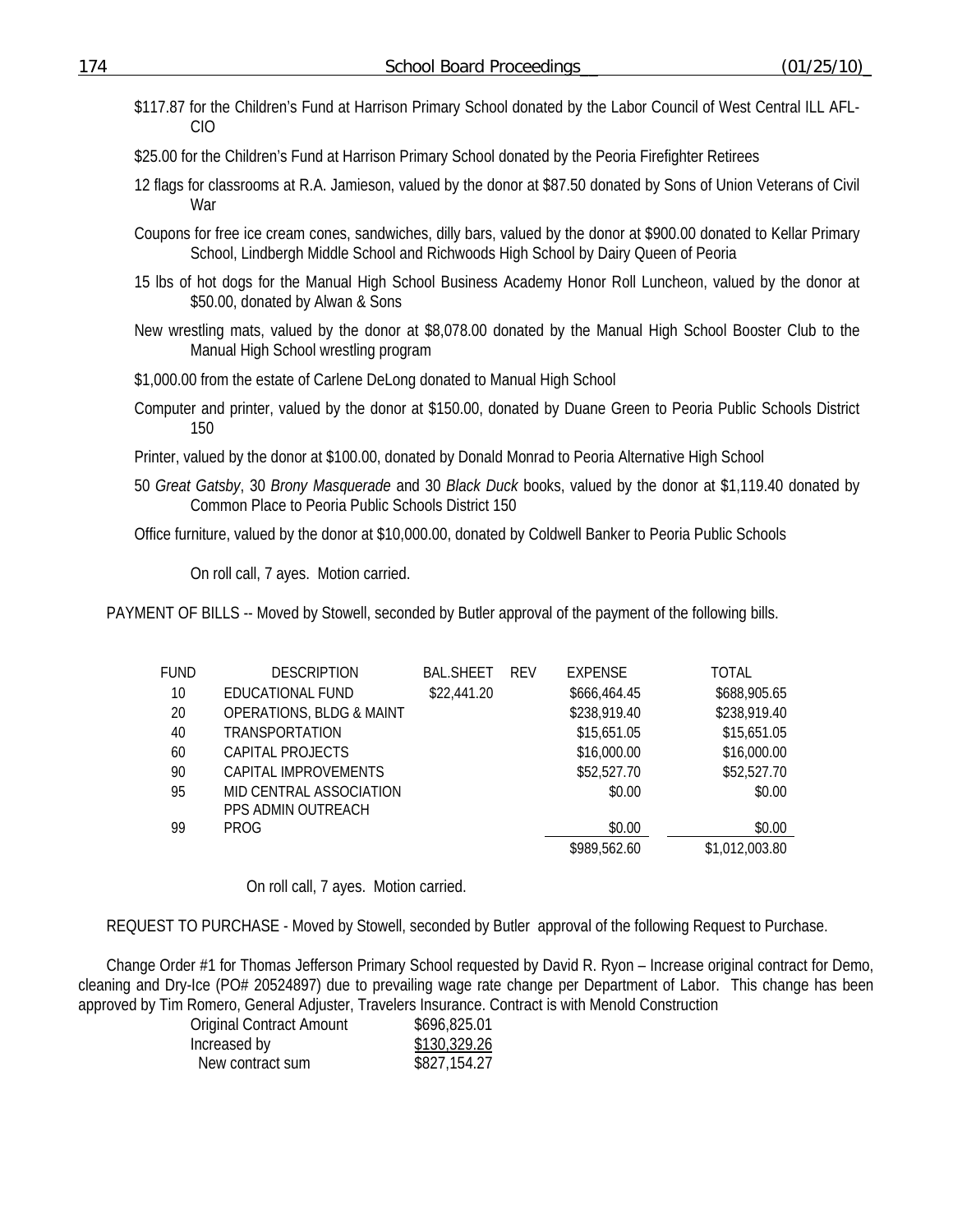Change Order #2 – Thomas Jefferson Primary School, requested by David R. Ryon – stripping and waxing tiled surfaces (PO# 20524897). Contract is with Menold Construction.

| <b>Total Contract Amount</b> | \$827,154.27 |
|------------------------------|--------------|
| Decrease by                  | \$29,844.55  |
| New contract sum             | \$797,309.72 |

On roll call, 7 ayes. Motion carried.

HUMAN RESOURCE REPORT -- Moved by Stowell, seconded by Butler approval of the following human resource report as presented by the administration.

| <b>Certified Personnel</b>                                    | <b>Effective Date</b> |  |
|---------------------------------------------------------------|-----------------------|--|
| Appointments                                                  |                       |  |
| Tutor - Part Time New Hire                                    |                       |  |
| Carpenter, Mary - Hines (Retired Teacher)                     | 01/26/10              |  |
| <b>Non-Certified Personnel</b>                                |                       |  |
| Appointments                                                  |                       |  |
| <b>Administrator</b>                                          |                       |  |
| <b>Interim Student Affairs Director</b>                       |                       |  |
| Salzman, William                                              | 01/12/10              |  |
| Para Professionals                                            |                       |  |
| Teacher Assistant - Full Time                                 |                       |  |
| Davis, Yvette - Lincoln (Currently Teacher Aide Sub)          | 01/26/10              |  |
| Matthews, Andrew - Lincoln (Rehire)                           | 01/26/10              |  |
| Miscellaneous                                                 |                       |  |
| <b>Extended Care Provider</b>                                 |                       |  |
| Brooks, Julie - Northmoor-Edison                              | 01/28/10              |  |
| Transportation                                                |                       |  |
| Monitor                                                       |                       |  |
| Irby, Jashawnda                                               | 01/26/10              |  |
| Travis, Linda - (Also Cafeteria Part Time)                    | 01/26/10              |  |
| Williams, Dante                                               | 01/26/10              |  |
| <b>Disability Leave</b>                                       |                       |  |
| Cafeteria - Part Time                                         |                       |  |
| Jackson, Dora - IMRF Disability                               | 12/12/09-03/31/2010   |  |
| Clerical - Full Time                                          |                       |  |
| Brooks, Gina - FMLA Leave                                     | 12/28/09              |  |
| Paraprofessional - Full Time                                  |                       |  |
| Craven, Katrina - Peoria High / Maternity Leave               | 01/04/10              |  |
| Malavolti, Stephanie - Developmental Center / Maternity Leave | 12/15/09              |  |
| Resignation                                                   |                       |  |
| Coach - Part Time                                             |                       |  |
| Deal, John - Roosevelt / Boys Basketball                      | 01/06/10              |  |
| Transportation                                                |                       |  |
| Turner, Keith - Driver / Other Employment                     | 01/04/10              |  |
| Veazy, Nisa - Monitor / Other Employment                      | 01/08/10              |  |
| Terminations                                                  |                       |  |
| Transportation                                                |                       |  |
| Eckardt, Aaron - Driver / Job Abandonment                     | 01/05/10              |  |
| Moseley, Louis - Monitor / Performance                        | 01/04/10              |  |
| Schwab, Bradley - Driver / Job Abandonment                    | 01/06/10              |  |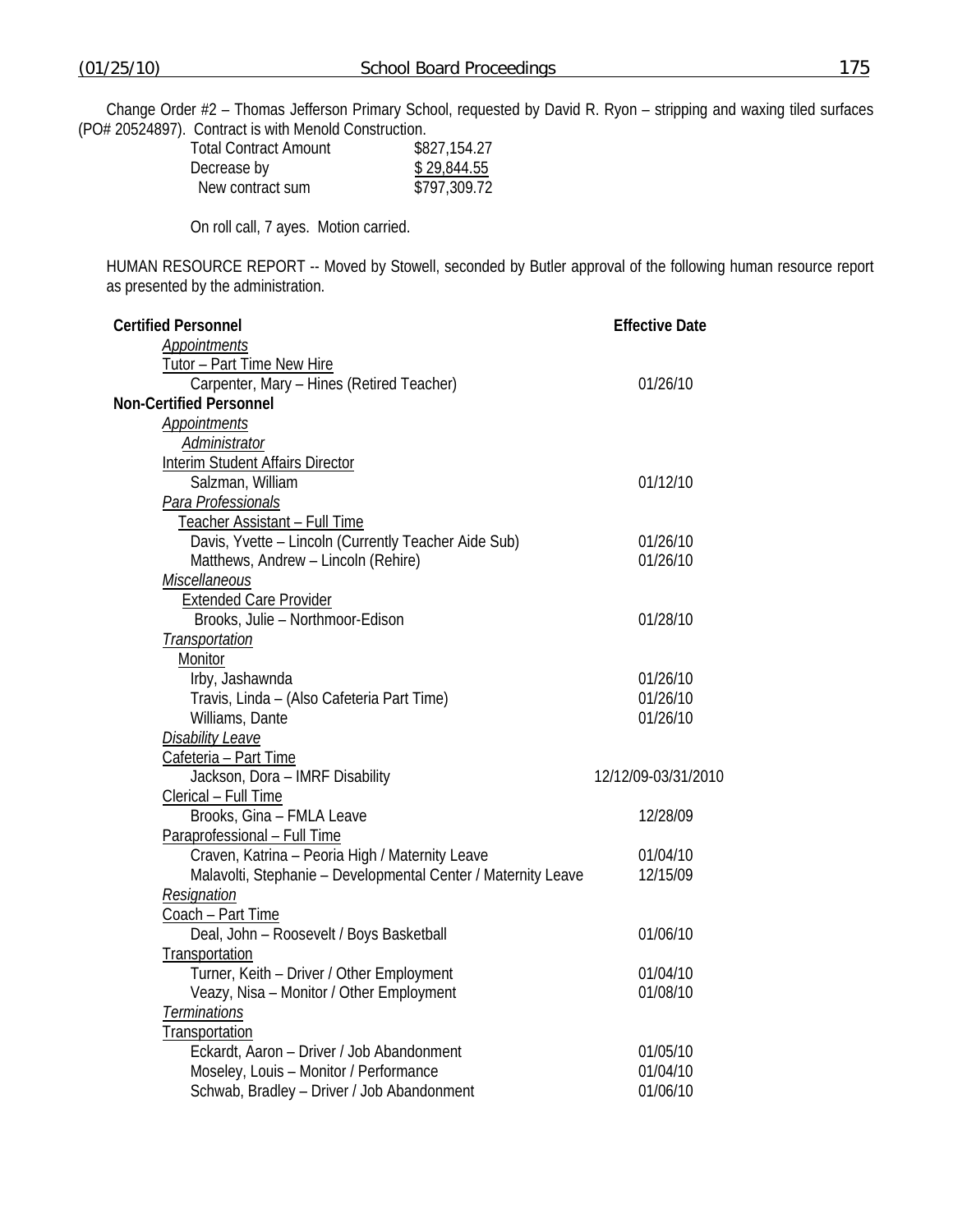| <b>Certified Substitutes</b>                  |          |
|-----------------------------------------------|----------|
| <b>Appointments</b>                           |          |
| Teachers                                      |          |
| Bastian, Jessica                              | 01/26/10 |
| Chavez, Amy                                   | 01/26/10 |
| Maughan, Heather                              | 01/26/10 |
| Nichols, Erin                                 | 01/26/10 |
| Toohill, Nicholas                             | 01/26/10 |
| Tuch-Krause, Erin                             | 01/26/10 |
| Resignations                                  |          |
| <b>Teachers</b>                               |          |
| Bixby, James - Other Employment               | 01/19/10 |
| Kuhlmann, Alfred - Other Employment           | 01/08/10 |
| Terminations                                  |          |
| Teachers                                      |          |
| Surles, Gwendolyn - Job Abandonment           | 01/12/10 |
|                                               |          |
| <b>Non-Certified Substitutes</b>              |          |
| Appointments                                  |          |
| <b>Behavioral Attendants</b>                  |          |
| Davis, Doris                                  | 01/26/10 |
| <b>Student Workers</b>                        |          |
| Broussard, Jonte - Hult Center                | 01/26/10 |
| Carroll, Cashawna - Jamieson                  | 01/26/10 |
| George, Craiden - Harrison                    | 01/26/10 |
| Redmond, Ashley - Jamieson                    | 01/26/10 |
| Redmond, Earnest - Jamieson                   | 01/26/10 |
| Resignations                                  |          |
| <b>Student Workers</b>                        |          |
| McGee, Maranda - Other Employment             | 01/08/10 |
|                                               |          |
| <b>Terminations</b><br><b>Student Workers</b> |          |
| Ingram, Christopher - Performance             | 01/12/10 |
|                                               |          |

On roll call, 7 ayes. Motion carried.

TRAVEL REQUESTS - Moved by Stowell, seconded by Butler approval of the travel requests as presented by the administration. (Copy is on file in the board secretary's office.)

On roll call, 7 ayes. Motion carried.

FINAL READING OF BOARD POLICY CHANGES – Moved by Stowell, seconded by Butler that this be the final reading of changes to the following policies as recommended by administration.

## **Board Policy 4:110 - Operational Services**

### *Transportation*

The District shall provide free transportation for all students in the District: (1) residing at a distance of one and one-half miles or more from their assigned schools, or (2) residing within one and one-half miles from their assigned schools where walking to school or to a pick-up point or bus stop would constitute a serious hazard due to vehicular traffic or rail crossing, and adequate public transportation is not available. The District may provide transportation for other students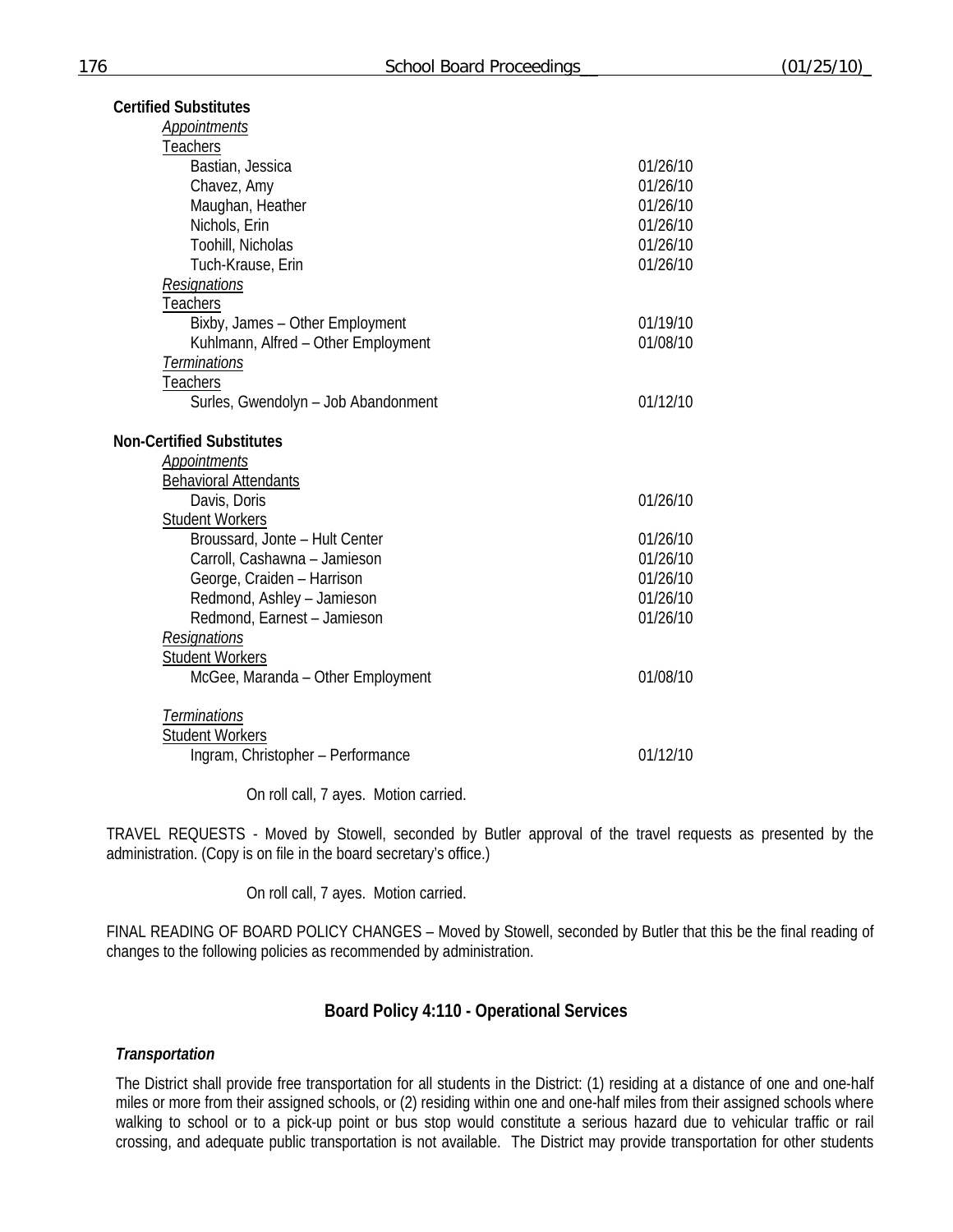residing within one and one-half miles from their assigned school. A student's parent(s)/guardian(s) may file a petition with the Board of Education requesting transportation due to the existence of a serious safety hazard. Free transportation services and vehicle adaptation for special education students shall be provided if included in the students' individualized educational programs. The District may provide transportation to and from school-sponsored activities. Non-public school students shall be transported in accordance with State law. Homeless students shall be transported in accordance with the McKinney Homeless Assistance Act.

Bus schedules and routes shall be determined by the Transportation Director and shall be altered only with the Transportation Director's approval and direction. In fixing the routes, the pick-up and discharge points should be as safe and convenient for students as possible.

No school employee may transport students in school or private vehicles unless authorized by the administration.

Every vehicle regularly used for the transportation of students must pass safety inspections in accordance with State law and Illinois Department of Transportation regulations. The strobe light on a school bus may be illuminated any time a bus is bearing one or more students. The Superintendent shall implement procedures in accordance with State Law for accepting erratic driving reports.

All contracts for charter bus services must contain the clause prescribed by State law regarding criminal background checks for bus drivers.

### Pre-Trip and Post-Trip Vehicle Inspection

The Superintendent or designee shall develop and implement a pre-trip and post-trip inspection procedure to ensure that the school bus driver (1) tests the two-way radio and ensures that it is functioning properly before the bus is operated, and (2) walks to the rear of the bus before leaving the bus at the end of each route, work shift or work day, to check the bus for children or other passengers in the bus.

LEGAL REF.: McKinney Homeless Assistance Act, 42 U.S.C. §11431 et seq. 105 ILCS 5/10-22.22 and 5/29-1 et seq. 105 ILCS 45/1-15. 625 ILCS 5/1-182, 5/11-1414.1,5/12-815, 5/12-816. 5/12-821, and 5/13-109. 23 Ill. Admin. Code §§1.510a and 226.935.

CROSS REF.: 5:280 (Educational Support Personnel - Duties and Qualifications), 6:140 (Education of Homeless Children)

ADOPTED: July 18, 2005

REVISED: November 17, 2008 January 25, 2010

## **Administrative Procedure for Board Policy 4:110 - Operational Services**

Administrative Procedure – Pre-Trip and Post-Trip Vehicle Inspection; Bus Driving Comments

### Bus Driver Communication Devices

State law prohibits a school bus driver from operating a school bus while using a cellular radio telecommunication device. It requires each school bus to contain an operating two-way radio while the school bus driver is in possession of the school bus. The two way radio must be turned on and adjusted in a manner that would alert the driver of an incoming communication request. 625 ILCS 5/12-813, amended by P.A. 96-818.

Bus drivers may still have cell phones although they are prohibited from using cell phones while operating a bus except: (1) in an emergency situation to communicate with an emergency response operator; a hospital; a physician's office or health clinic; an ambulance service; a fire department, fire district, or fire company; or a police department; (2) in the event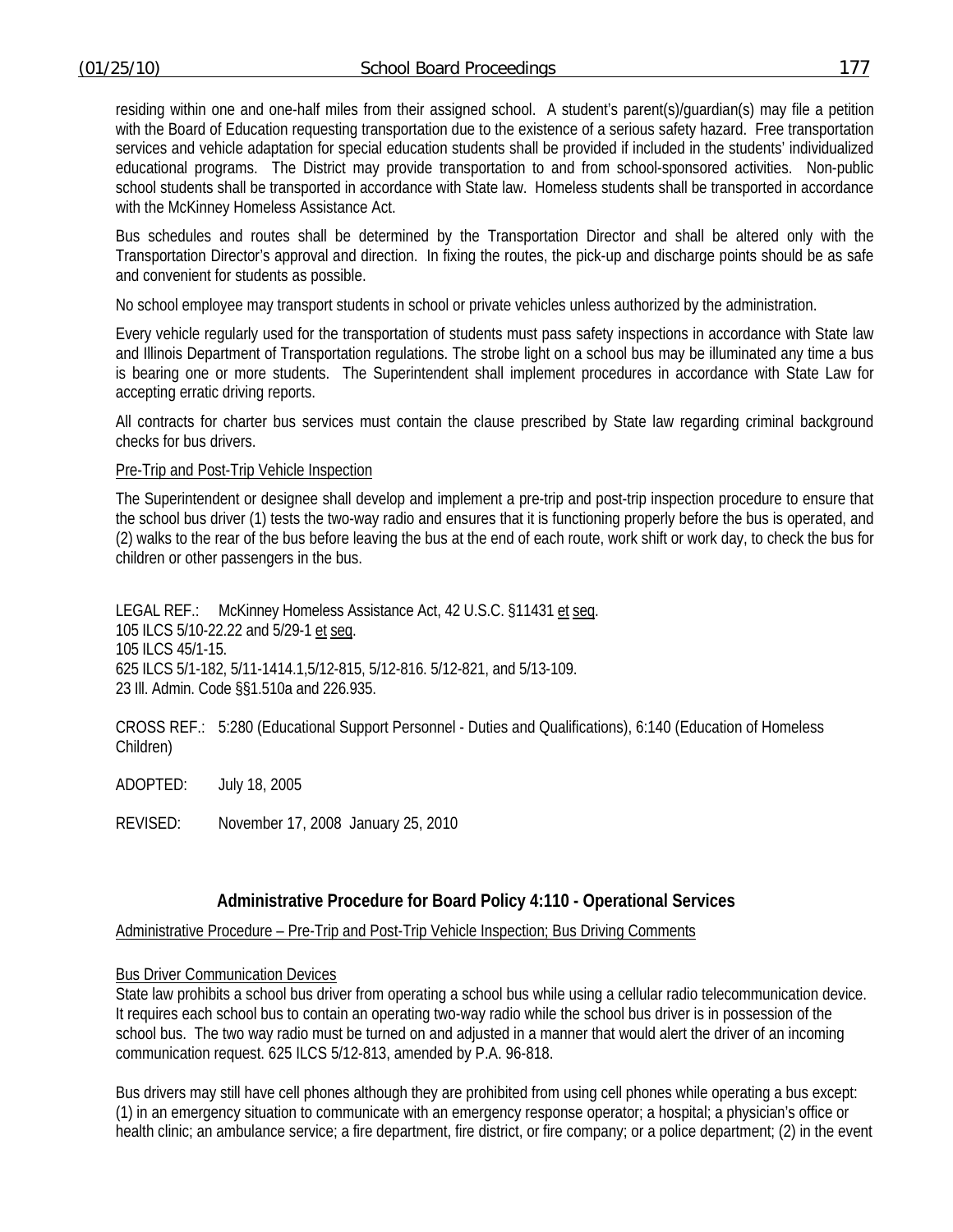of a "mechanical breakdown or other mechanical problem;:" (3) if "a cellular radio telecommunication device … has a digital two-way radio service capability owned and operated by the school district, when that device is being used as a digital two-way radio;" and (4) when the bus is parked. 625 ILCS 5/12-813.1(c).

# Bus/Vehicle Pre-Trip and Post-Trip Inspection

All school bus drivers, whether employed by the School District or private sector school bus company, shall;

- 1. Test the two-way radio and ensure that it is functioning properly before the bus is operated (625ILCS5/12-816, amended by P.A. 96-818); and
- 2. Perform a visual sweep for children or other passengers at the end of a route, work shift or workday by:
	- a. Activating interior lights of the school bus to assist the driver in searching in and under each seat, and
	- b. Walking to the rear of the school bus/vehicle checking in and under each seat 625 ILCS 5/12-816(b).

If a mechanical post-trip inspection reminder system is installed, the driver shall comply with the requirements of that system 625 ILCS 5/12-816(d).

Failure by the driver to perform the inspection/visual sweep and walking to the rear of the bus may result in discipline or termination.

## Bus Driving Comments

Each school bus and multifunction school activity bus shall display a sign at the rear, with letters and numerals readily visible and readable, in the following form:

TO COMMENT ON MY DRIVING, CALL (insert District area code and telephone number.)

Driving comments shall be accepted in the following manner:

- 1. Calls to comment on school bus driving shall be directed to the Superintendent or designee.
- 2. The Superintendent or designee shall conduct an internal investigation of the event that led to each complaint. Required for districts that own school buses by 625ILCS 5/12-821(c)(1).
- 3. The Superintendent or designee shall inform the commenting party of the results of any investigation and the action, if any, taken to remedy the situation. Required for district that own school buses by 625ILCS5/12-821(c)(2)

ADOPTED: November 17, 2008

REVISED: January 25, 2010

## **Board Policy 5:330 - Educational Support Personnel**

## *Sick Days, Vacation, Holidays, and Leaves*

## **Sick Leave, Funeral Leave, Parental Leave, Leave of Absence Without Pay, Personal Business Leave**

Please refer to the current following collective bargaining agreements:

"Collective Bargaining Agreement between Peoria Federation of Support Staff -- Paraprofessional and School Related Personnel/IFT/AFT/AFL-CIO and Board of Education of Peoria District #150"

"Collective Bargaining Agreement between Home Facilitators and Board of Education of Peoria District #150"

"Collective Bargaining Agreement between Peoria Federation of Support Staff -- Clerical/IFT-AFT/AFL-CIO and Board of Education of Peoria District #150"

"Collective Bargaining Agreement between Coordinating Council for Maintenance and Operations Employees and Board of Education of Peoria District #150"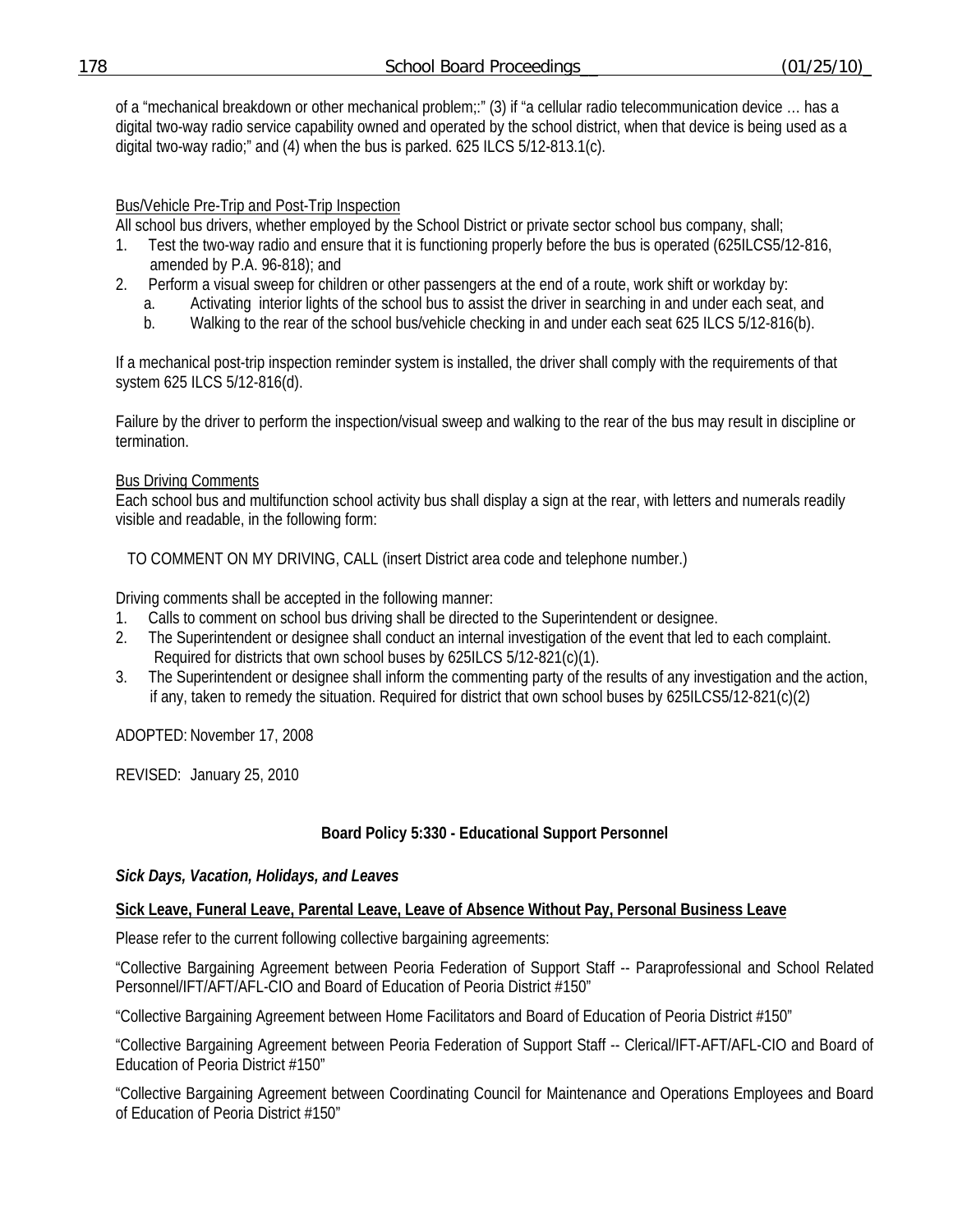"Collective Bargaining Agreement between Peoria Federation of Support Staff -- Security/Policeman's Benevolent and Protective Association, Unit No. 114 and Board of Education of Peoria District #150"

#### **Sick Leave, Parental Leave, Leave of Absence Without Pay, Personal Business Leave**

Please refer to the "Collective Bargaining Agreement between Peoria Federation of Support Staff - Cafeteria/IFT-AFT/AFL-CIO and Board of Education of Peoria District #150"

### **Sick Leave, General Leave, Additional Leave for Assault or Battery While on Duty**

"Collective Bargaining Agreement between American Federation of State, County and Municipal Employees, AFL-CIO on behalf of Local 3716 Peoria District #150 Transportation Department Employees and Board of Education of Peoria District #150"

### **Vacation**

Please refer to the following agreements:

"Collective Bargaining Agreement between Peoria Federation of Support Staff -- Clerical/IFT-AFT/AFL-CIO and Board of Education of Peoria District #150"

"Collective Bargaining Agreement between Coordinating Council for Maintenance and Operations Employees and Board of Education of Peoria District #150"

#### **Holidays**

Please refer to the following agreements:

"Collective Bargaining Agreement between Peoria Federation of Support Staff -- Clerical/IFT-AFT/AFL-CIO and Board of Education of Peoria District #150"

"Collective Bargaining Agreement between Coordinating Council for Maintenance and Operations Employees and Board of Education of Peoria District #150"

For support staff employees not covered by these agreements:

Unless the District receives a waiver or modification of **The School Code** pursuant to Section 2-3.25g allowing it to schedule school on a holiday listed below, District employees will be paid for, but will not be required to work on:

| New Year's Day                    | Labor Day        |  |
|-----------------------------------|------------------|--|
| Martin Luther King Jr.'s Birthday | Columbus Day     |  |
| Abraham Lincoln's Birthday        | Veteran's Day    |  |
| Memorial Day                      | Thanksgiving Day |  |
| Independence Day                  | Christmas Day    |  |

The District may require educational support personnel to work on a school holiday during an emergency or for the continued operation and maintenance of facilities or property.

#### Leaves for Service in the Military

Educational support personnel shall receive the same military leave that is granted professional staff.

#### School Visitation Leave

An eligible employee is entitled to a school visitation leave on the same terms and conditions granted professional staff.

#### *Leaves for Victims of Domestic or Sexual Violence*

Educational support personnel receive a leave for victims of domestic or sexual violence on the same terms and conditions granted professional staff.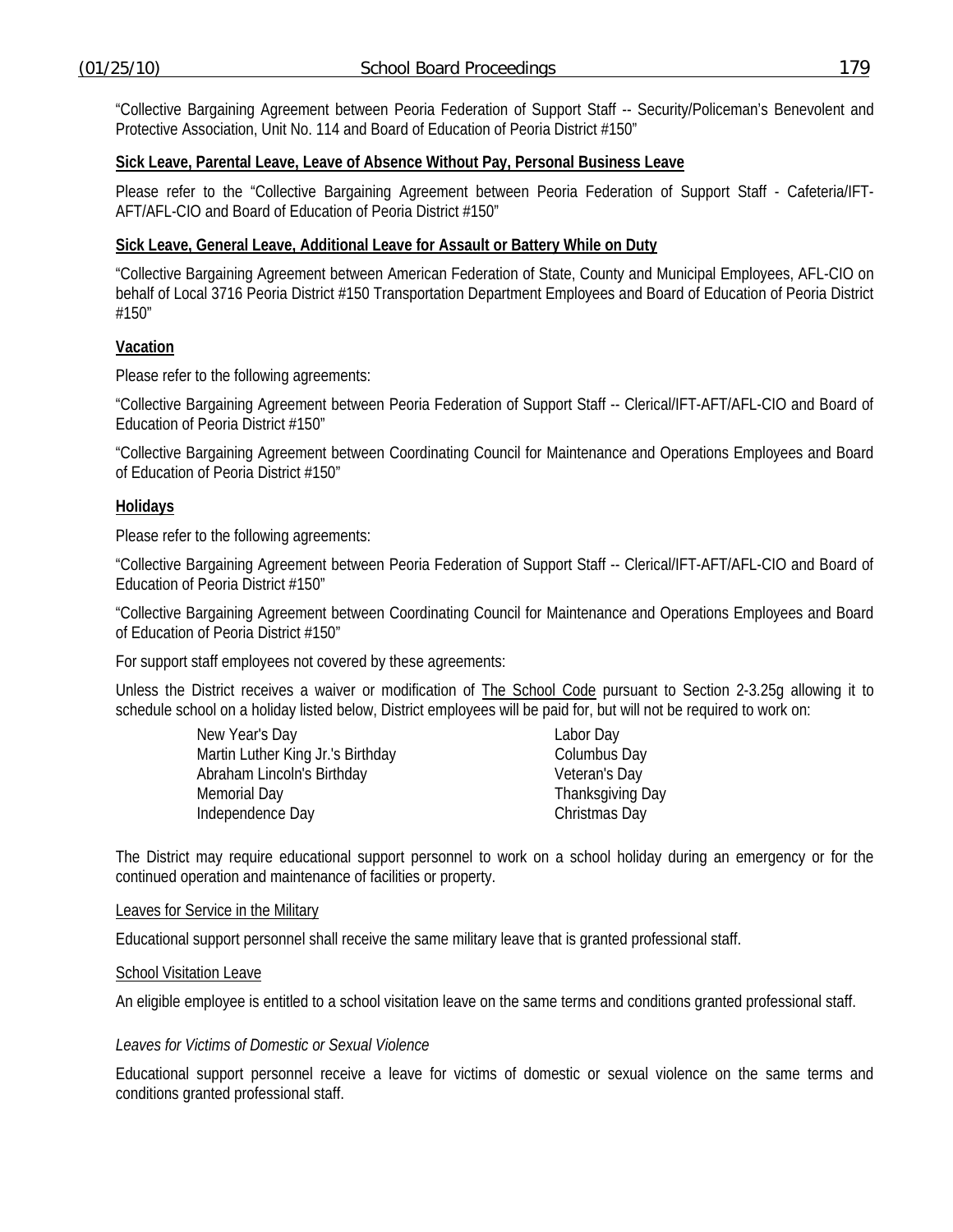Absence Due to Illness, Injury, Childbirth or Adoption for Personnel Other Than Administrative Staff or Those Covered by a Separate Agreement

1. Each full-time employee working less than twelve months shall be credited with a sick leave reserve of twelve days of full pay for each year of eligible service in the Peoria Public Schools. Such sick leave reserve may accumulate to a maximum of 210 days. Each full-time employee working twelve months shall be credited with a sick leave reserve of thirteen days of full pay for each year of eligible service in the Peoria Public Schools. Such sick leave reserve may accumulate to a maximum of 220 days. A maximum of 210 sick days may be used for retirement benefits. If a full-time employee has accumulated more than 23 and less than 72 sick leave days prior to the commencement of any school year and during such year has exhausted all accumulated sick leave, then such employee may use up to three additional sick leave days in that school year. Each employee shall receive annually on or before October 1, a report of that employee's current available sick leave.

2. Any employee who is appointed after the opening day of the normal working year shall be credited with one day of sick leave for each full month left in the normal working year.

3. Each year at the beginning of an employee's term of employment, he or she shall have immediately available for use the entire sick leave reserve for that year as defined above, except that newly appointed employees must report for duty before being eligible for sick leave.

4. Extended Sick Leave Benefits:

a. After employees have exhausted their regular sick leave reserves, they may apply for disability benefits provided by the District through the Illinois Municipal Retirement Fund and receive one-half of their regular rate of pay which they are receiving at the date of disability, subject to the regulations governing IMRF.

b. If disability occurs during the first year of employment and after regular sick leave benefits are exhausted, employees may receive one-half pay until they become eligible for disability benefits through the Illinois Municipal Retirement Fund, provided that in no case will the extended benefits be for more than 45 days.

5. Sick leave shall be interpreted to mean personal illness, quarantine at home, or serious illness or death in the employee's immediate family or household. The immediate family for purposes of this section shall include: parents, spouse, brothers, sisters, children, grandparents, grandchildren, parent-in-law, brother-in-law, sister-in-law, daughter-inlaw, son-in-law, and legal guardians.

6. Sick leave shall not be debited for legal holidays or vacations.

7. In cases of continuous illness where an employee received compensation because of accumulated sick leave, a physician's or practitioner's certificate shall be submitted to the Payroll Department, if the employee is absent for more than ten days. A physician's certificate may be required as deemed necessary in other cases.

8. No employee shall lose his or her accumulated allowance of unused days of sick leave by reason of having been on leave of absence or because of service in the Armed Forces of the United States.

9. In the event an employee shall become ill during the school day, there shall be no consequent loss of pay for that day, except in the case of employees who have used up their current and accumulative sick leave. If employees qualify for loss of time benefits under Workmen's Compensation, Items 10, 11 and 12 will apply. If an employee is present at the beginning of any half-day session, attendance shall be credited for the entire half day.

10. Absence up to 30 working days per year due to duty-connected injury shall not be deducted from the employee's accumulated sick leave providing he or she qualifies for benefits under Workmen's Compensation. During this period, the Board shall pay the employee's full salary.

11. Absence up to 60 days per year due to injury from an assault sustained while on duty as an employee of District 150 shall not be deducted from the employee's sick leave. During this period, the Board shall pay the employee's full salary.

12. If an employee receives Workmen's Compensation for loss of time while receiving full salary from the District, such compensation shall be endorsed or remitted to the District.

13. A full-time staff member may use as many as five days of accumulated sick leave upon his or her adoption of a child or upon the birth of a child of which he is the father.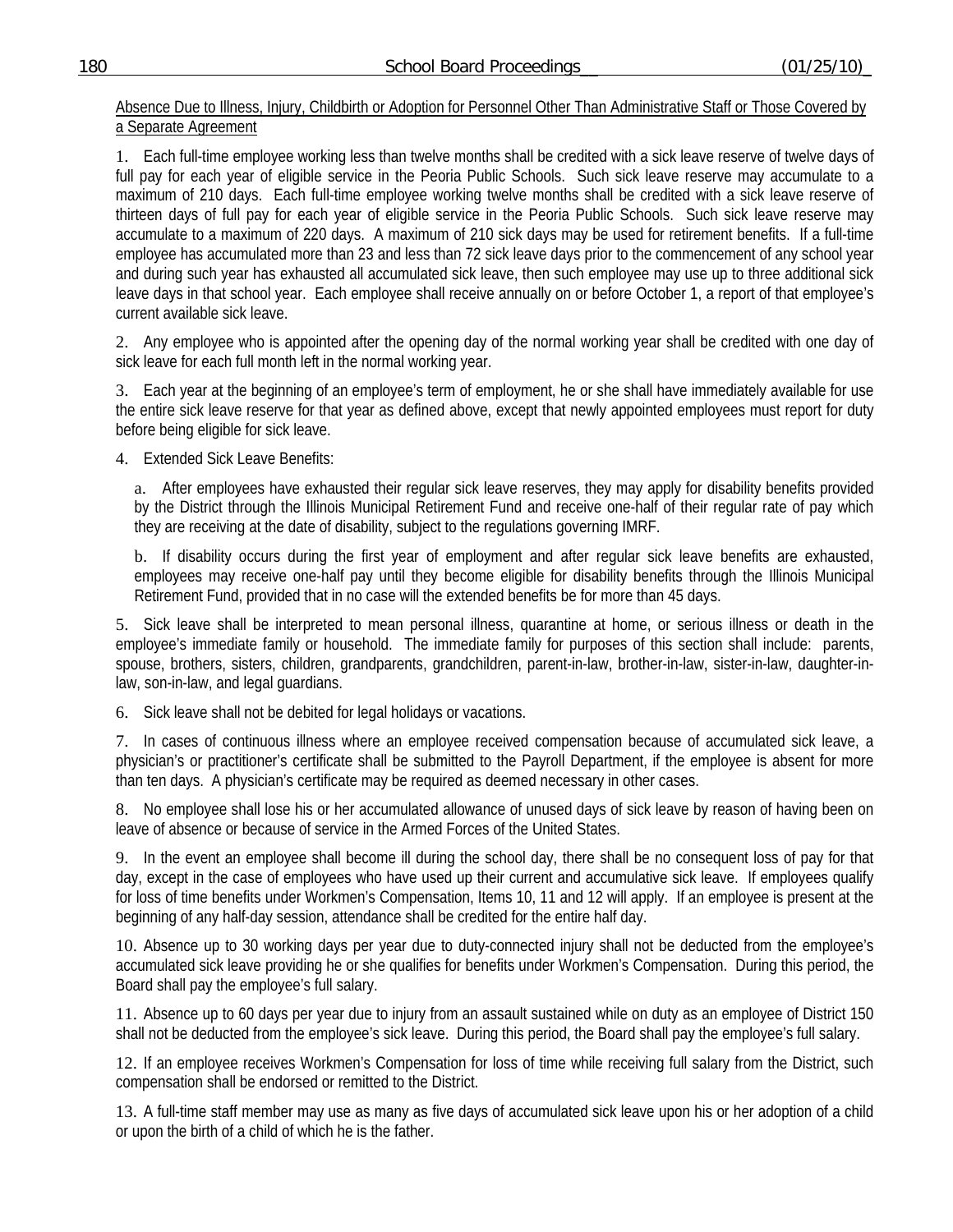14. Employees who contribute to IMRF, but are less than full-time, shall be eligible for ten (10) sick leave days per year, effective January 1, 1990. Employees shall have five (5) days from January 1, 1990 to June 30, 1990.

Personal Business Leave for Personnel Other Than Administrative Staff or Those Covered by a Separate Agreement

A maximum of two (2) days per year, non-cumulative, shall be granted by the Principal or immediate supervisor for personal business leave, under the following conditions:

A. For urgent and compelling personal business which requires absence from school.

B. A twenty-four hour notice shall be given to the Principal or immediate supervisor except under extenuating circumstances.

C. Leaves shall not be granted for inclement weather, road conditions or recreations.

D. The employer may request the reason for the leave. If the reason is requested, the employee shall give the reason to the Principal or supervisor. In all cases, the reason shall be kept confidential. Confidentiality shall not be breached if the Principal or supervisor reports the reason to the Superintendent or designee.

E. Except under extenuating circumstances, personal business leave days shall not be granted the day before or after a holiday, or vacation periods.

F. For persons who return from leave, or employed after the opening day of school and on or before the last day of November, two days personal business leave shall be granted for that school year. Persons who return from leave, or employed between the first day of December and the last day of February, shall be granted one day personal business leave for that school year.

Unused personal business leave days will be added to accumulated sick leave days for the following year. Such sick leave reserve may accumulate to a maximum of 220 days for twelve month employees and 210 days for less than twelve month employees.

LEGAL REF.: 20 ILCS 1805/30.1 et seq. 105 ILCS 5/10-20.7b, 5/24-2, and 5/24-6. 820 ILCS 147.

CROSS REF.: 5:180 (Temporary Illness or Temporary Incapacity), 5:185 (Family and Medical Leave), 5:250 (Leaves of Absence)

ADOPTED: July 18, 2005 REVISED: January 25, 2010

**PURCHASE OF T1-NSPIRE CALCULATORS –** Moved by Stowell, seconded by Butler that the Board of Education approves the purchase of seven classroom sets of T1-Nspire Calculators through the Advanced Placement Grant.

On roll call, 7 ayes. Motion carried.

**ELECTION BY TAXING DISTRICT TO DENY SPECIAL TAX TREATMENT** – Moved by Stowell, seconded by Butler that Pursuant to 35 ILCS 200/10-85, The Board of Education, City of Peoria, School District 150, as a taxing district hereby elects that the provisions of 35 ILCS 200/10-40 through 10-80 shall not apply to the taxes levied by this taxing district. Further that the Secretary of the Board of Education shall give written notice to the Peoria County Clerk and the Supervisor of Assessments for Peoria County.

On roll call, 7 ayes. Motion carried.

**DELIBERATION AGENDA** -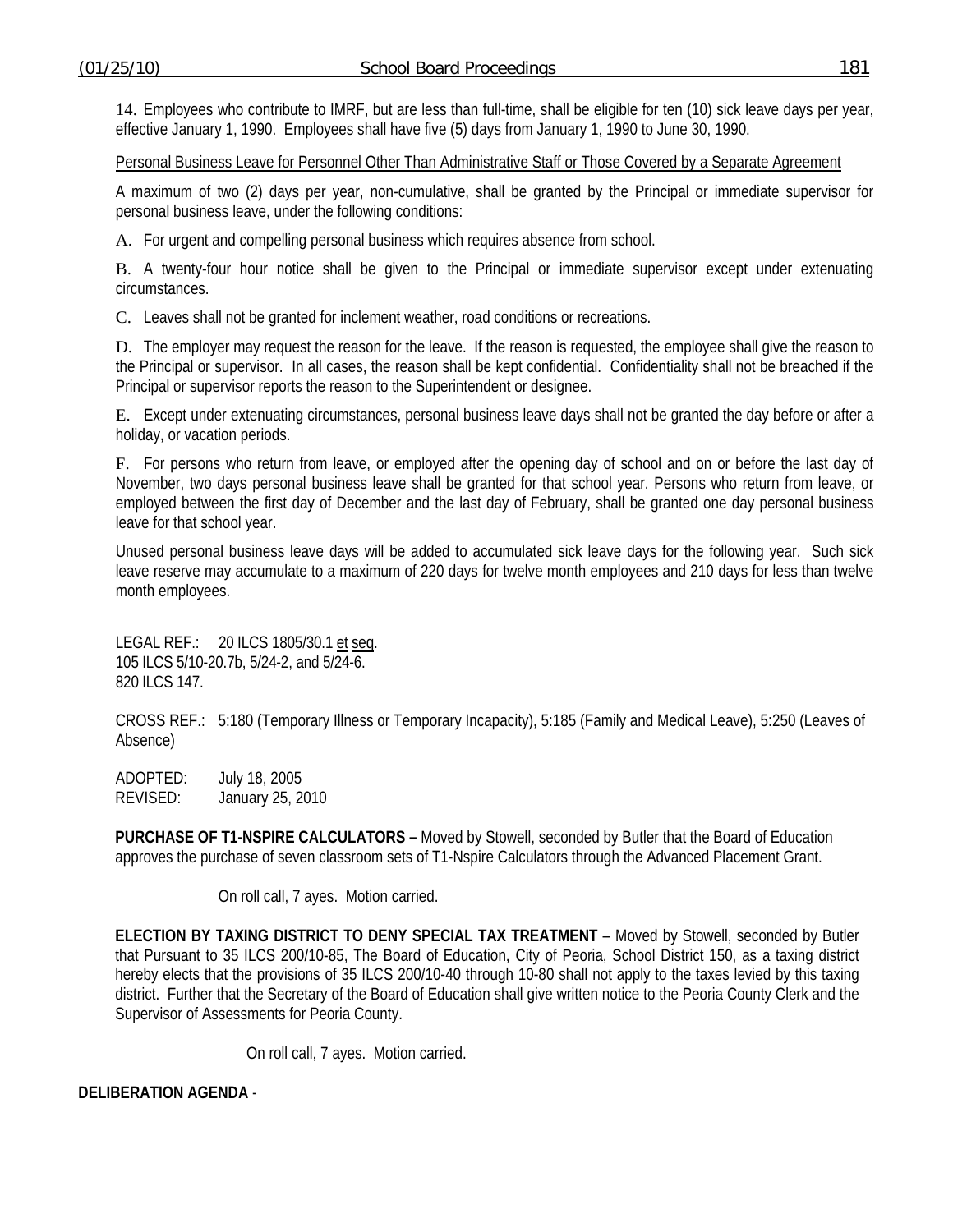Review of Suspensions - Moved by Stowell seconded by Parker that the Review of Suspensions listed on the Report dated January 25, 2010 be approved as presented.

On roll call, 7 ayes. Motion carried.

Expulsions – Moved by Stowell seconded by Parker that the Expulsions listed on the report dated January 25, 2010 be approved as presented.

> On roll call, 6 ayes. Butler, Gorenz Parker, Petelle, Stowell, Wolfmeyer, 1 nay. Ross. Motion carried.

Revocation of Board Probation – Moved by Stowell seconded by Parker that the Expulsions list on the Revocation of Board Probation Report dated January 25, 2010 be approved as presented.

> On roll call, 6 ayes. Butler, Gorenz, Parker, Petelle, Stowell, Wolfmeyer, Gorenz 1 nay. Ross. Motion carried.

**EXTENSION OF CONTRACT FOR COMPTROLLER/TREASURER** – Moved by Petelle, seconded by Parker that the Employment Contract of Debra K. Dimke, Executive Director of Human Resources, dated July 13, 2009, be amended to extend the Contract termination date to June 30, 2012 per copy of the Contract amendment.

Dr. Durflinger noted that the extension does not include a salary increase for this year.

On roll call, 7 ayes. Motion carried.

**EXTENSION OF CONTRACT FOR COMPTROLLER/TREASURER** – Moved by Petelle, seconded by Ross that the Employment Contract of Pamela S. Schau, Comptroller/Treasurer dated July 6, 2009, be amended to extend the Contract termination date to June 30, 2012 per copy of the Contract Amendment.

Dr . Durflinger noted that the extension does not include a salary increase for this year.

On roll call, 7 ayes. Motion carried.

**APPROVAL OF CONTRACT AND LEASE BETWEEN THE PEORIA CHARTER SCHOOL INITIATIVE, INC. AND PEORIA PUBLIC SCHOOLS** – Moved by Ross, seconded by Petelle that the contract and lease between the Peoria Charter School Initiative and Peoria Public Schools District 150 be approved.

Dr. Durflinger noted that Attorney Robert Gates worked on the contract and reported that negotiations were amiable with the contract being in response to the RFP.

Ms. Petelle noted the contract sections that dealt with issues that were raised at the podium.

Mr. Stowell asked to make sure that the cell tower land was not included so that the revenue would continue to come to the District. Mr. Gates reported that was covered in the contract. Mr. Stowell asked that further consideration be given to housing the high school portion of the program at Peoria High School and that the groups collaborate on that issue. He feels that Peoria High School could become a campus for math, science and medical classes.

Dr. Gorenz stated that he feels the contract and lease are favorable; all issues were addressed in those documents and that the Board will know when there is a change in policy for the school. He was pleased with the accountability for student performance listed in the contract and feels a "charter" for each of our schools would be beneficial.

Mrs. Ross stressed that this contract does not preclude other schools from implementing and doing the same initiatives as this school.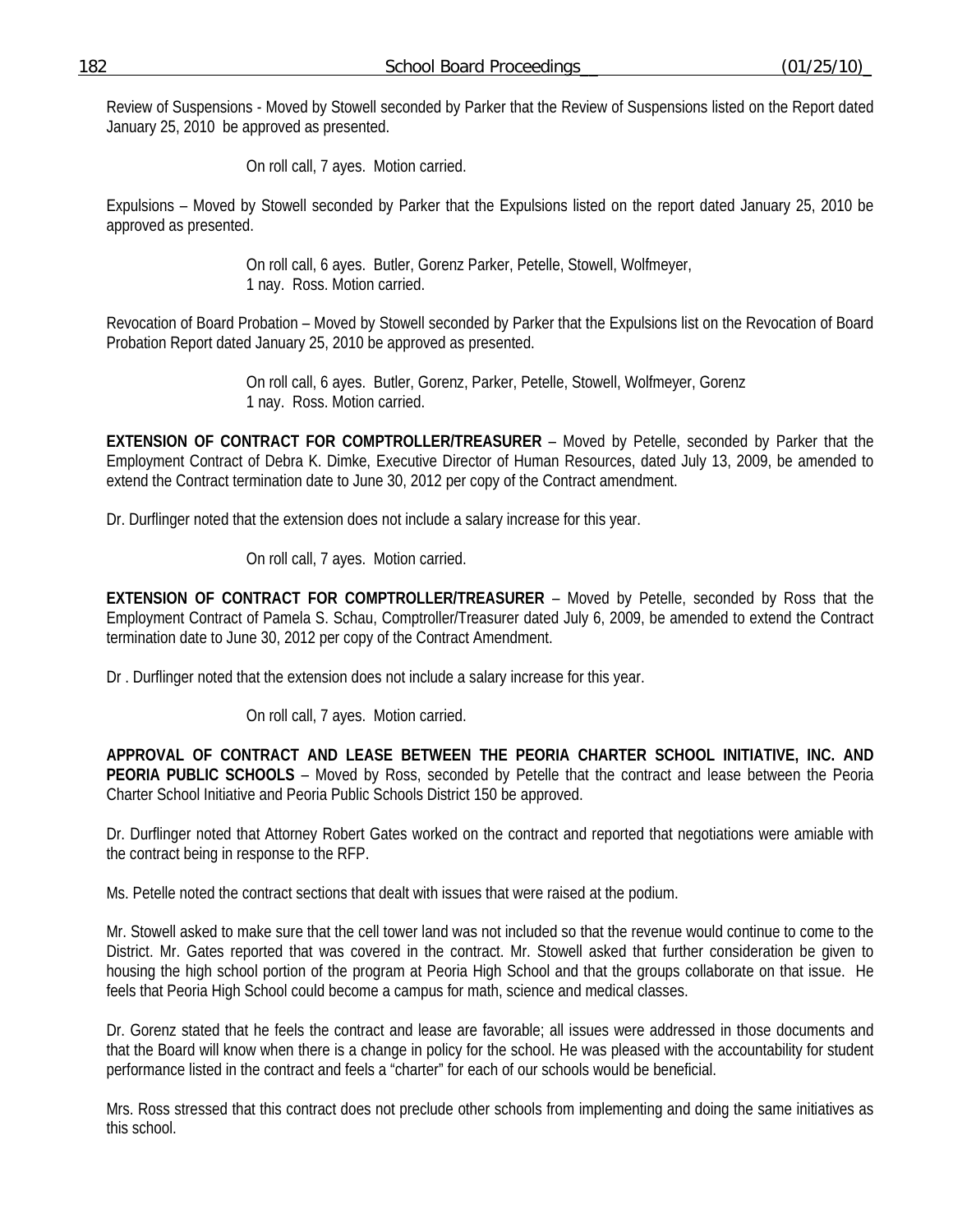Attorney gates noted that the Lease Agreement is for a one year term and the parties will meet no later that December 1, 2010 to discuss the lease. This facility will be a part of the "Facility Study" conducted by the District.

Ms. Petelle stated that the goal of the Board of Education is to have the best possible Charter School and that she is voting for the contract because that is the way the Board has chosen to go.

On roll call, 7 ayes. Motion carried.

**APPROVAL OF TAX LEVY ABATEMENT** – Moved by Stowell, seconded by Ross that the Board of Education adopt a resolution abating a total of \$236,000 from the 2009 tax levy.

Ms. Schau noted that this is an annual resolution from 1983 and the arrangement involved Valeska Hinton Early Childhood Center and the City with \$236,000 given annually to the District from the City. The District then reduces our Bond and Interest Levy by that amount. Next year will be the last year for the abatement.

Mr. Stowell stated he would like the City to go on record and state that they are not going to extend the Southtown TIF.

**REPORTS AND SUGGESTIONS BY BOARD MEMBERS** - Mr. Stowell noted that the Building Committee has set the Wednesday the week following the Board meeting as dates for the rest of the year.

ADJOURNMENT – Mrs. Wolfmeyer adjourned the regular meeting at 8:05 p.m.

 Julia A. Cramer, Board Secretary

ATTEST:

Debbie L. Wolfmeyer Board President